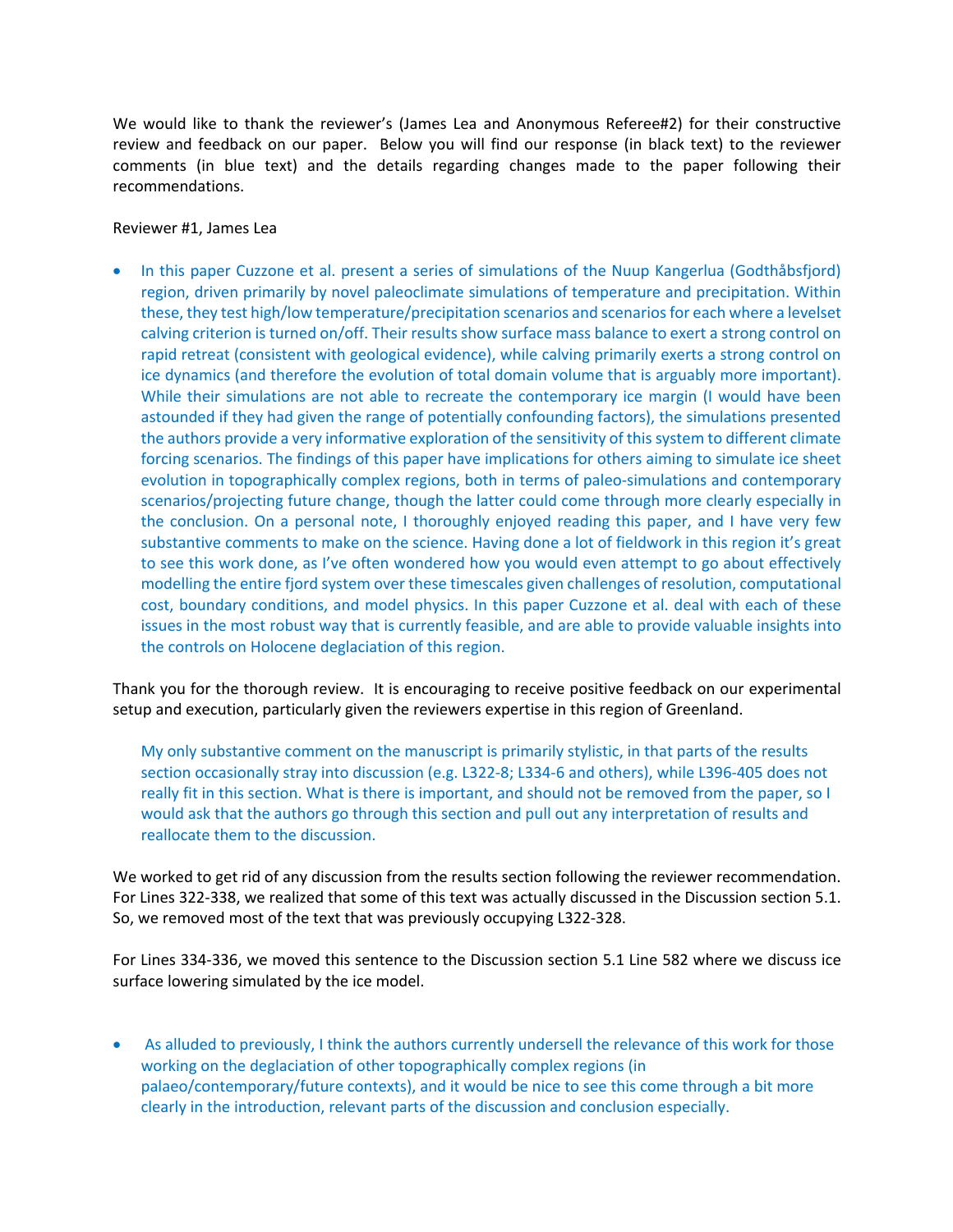We tried to address these concerns throughout the text. In particular we added a statement about typical paleo ice flow model resolution in the introduction:

"However, as many paleo ice flow models employ model grids that are relatively coarse (10 km or greater), ice margin migration and ultimately ice discharge through fjord systems may be poorly simulated or not captured as many models cannot resolve the complex and narrow fjord geometries found across the GrIS (Cuzzone et al., 2019)."

And in the Discussion and Conclusion we have added text, which may also be relevant to our response to your last major comment (see below).

• L26 – \_current best practice on place names is to provide Greenlandic name, followed by Danish colonial name in brackets e.g. Nuup Kangerlua (Godthåbsfjord)

Thank you for informing us on this. We have changed the text to reflect your recommendation.

• L40 – if implementation and resolution of calving is important for robust past simulations, will it not also be important for contemporary simulations/future decadal to centennial projections too?

Yes, we do think that these processes are important for contemporary and future GrIS mass evolution. We have changed the text (Line 37) to reflect a more comprehensive view as recommended by the reviewer as follows: "While these results imply that the implementation and resolution of ice calving in paleo ice flow models is important towards making more robust estimations of past ice mass change, they also illustrate the importance these processes have on contemporary and future long term ice mass change across similar fjord-dominated regions of the GrIS. "

 $\bullet$  L59 – interglacial rather than interglaciation?

Changed text to "interglacial"

•  $L225 - 8.3$  mm/deg C/day?

Yes, thanks for pointing that out. We have updated it to the correct units (mm<sup>-1o</sup>C<sup>-1</sup>day<sup>-1</sup>).

L248-9 – why is 40 m/yr chosen?

We chose this value as it is close to (or within a range of) melt rate values derived for contemporary floating ice shelves across the GrIS from Wilson et al., 2017. We have updated the text (Line 209) as follows, and added the citation listed below: "For these simulations, we apply a temporally constant melting rate under floating ice of 40 m/yr, which is consistent with contemporary melt rates derived near the grounding line of floating ice shelves across the GrIS (Wilson et al., 2017)."

Wilson, N., Straneo, F., and Heimbach, P.: Satellite-derived submarine melt rates and mass balance (2011–2015) for Greenland's largest remaining ice tongues, The Cryosphere, 11, 2773–2782, https://doi.org/10.5194/tc-11-2773-2017, 2017.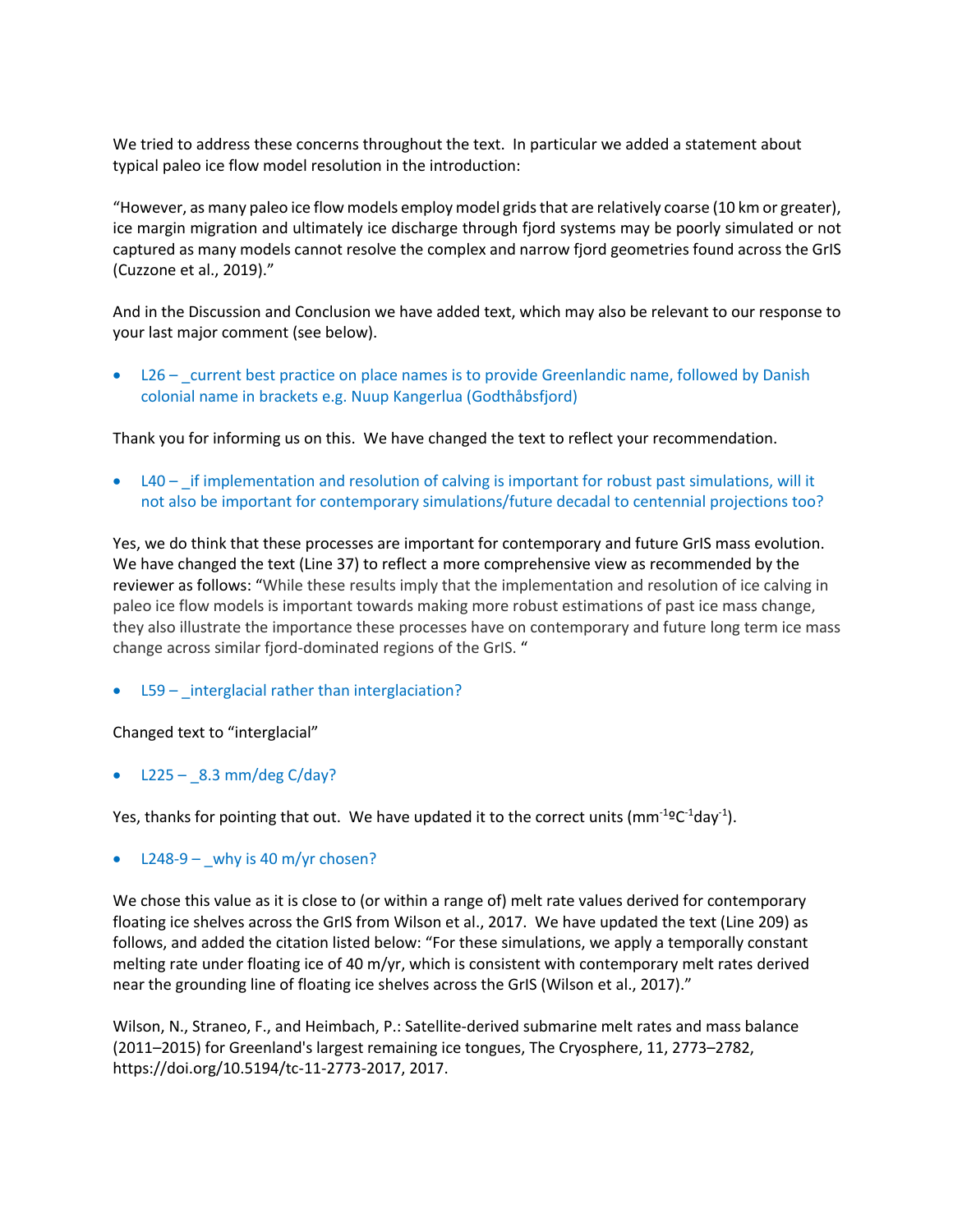• Section 3.4 – a sentence on how the model domain in the ice sheet interior was defined would be useful. Obviously any upstream impacts on flux will be partially mitigated by the domain boundary condition, though given the model is forced in large part by T and precipitation there are potential downstream impacts on having the domain defined as is (given that the contemporary upstream catchment of KNS extends further to the south). To be clear, I do \*not\* think this undermines any of the results in the paper – \_defining palaeo-catchments for ice sheet outlets is tricky to impossible ab initio. However a sentence or two on why this is not a huge issue for the results would be useful for the reader.

This is a great point. We agree that paleo changes in the catchment for the KNS will impact the ice flux across our domain. As the reviewer pointed out, because these paleo changes in the catchment extent are not constrained, we have wiggle room in how we determine our model domain and its extent. In order to justify and give confidence to our model domain choice, we have added text as follows:

"The eastern boundary of our model domain extends outward to the present-day ice divide (Rignot and Mouginot, 2012), with the northern and southern boundary of our model domain extending to cover the KNS forefield. While the catchment for KNS may have changed during the Holocene and thus may have impacted ice flux into our domain, those changes are not constrained. Therefore, since we use consistent boundary conditions across our experiments, we consider that our results are primarily influenced by the surface climate and oceanic boundary conditions applied and not influenced by model domain extent."

• Section 3.4 – \_ is GIA accounted for? I know this region is pretty complicated in terms of it's GIA response, though a sentence on the expected range of bedrock change and how this may/may not impact results (particularly impacts on calving) would be worth flagging here.

GIA is not accounted for in these simulations. During the Holocene, crustal rebound could have been on order 100 or more meters in total (including restrained rebound; using output from Caron et al., 2018). This would likely have a minor influence for our model domain with respect to calving glaciers, but we don't think this particular influence would significantly impact rates of mass loss across the model domain. Elevation changes of the ice surface due to 10's of meter rise in the underlying bedrock topography as the ice mass responded to Holocene climate change would likely have a minimal impact on the surface mass balance. To address this limitation, we have added (Line 299):

"Discussed further in Section 5.3, we do not include glacial isostatic adjustment (GIA) in these simulations. Although GIA can influence the underlying bedrock topography and ultimately surface mass balance gradients and grounding line stability, changes during the Holocene across our domain are likely small (i.e. on the order of 100 meters; Caron et al., 2018), and therefore we expect this to have a minimal impact on our simulated ice histories."

L264 – missing bracket

## Thanks, we have corrected this.

• L402-405 – this is perhaps a misunderstanding on my part, but I do not think that the assertion that other published simulations that show retreat inboard of the present day ice margin are likely too extreme (L402-405) is fully substantiated by results presented, *unless* the authors are referring to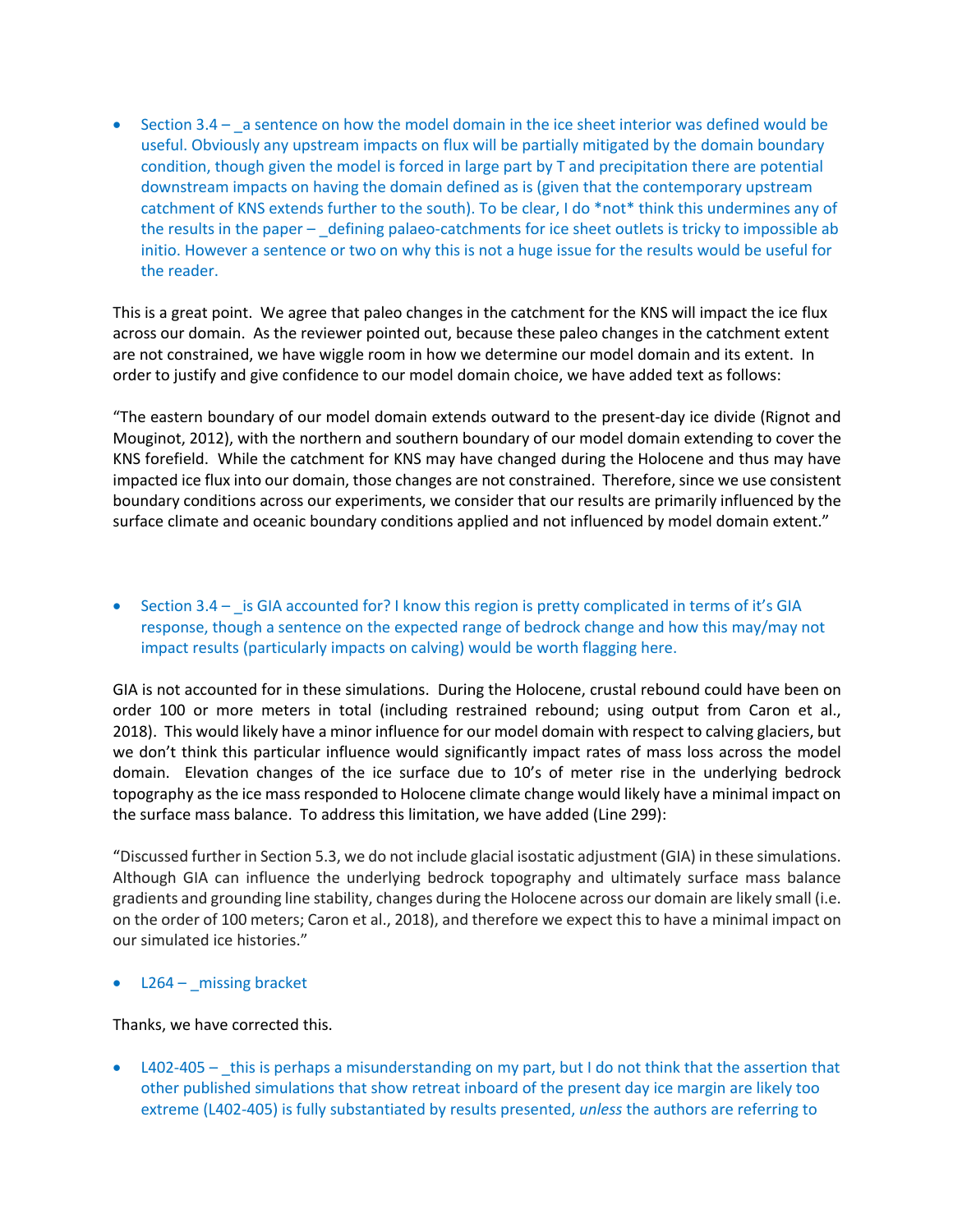the scale of retreat relative to the present ice margin. There is evidence for terrestrial portions of the ice sheet being inland of the current ice margin along the SW coast during the Holocene thermal maximum (e.g. Larsen et al., 2015 [https://doi.org/10.1130/G36476.1]; and referred to by the authors L429-426), and while I fully acknowledge the differences between terrestrial and marine terminating margins, I still think the assertion made (as written) goes too far.

Apologies for the miscommunication in our text, but we are indeed referring to the 'scale' of inland ice margin retreat relative to present day ice margin. To make this clearer we have adjusted the text as follows:

"Although no direct geological constraints on the minimum GrIS ice extent during the Holocene exist, available constraints suggest that the magnitude of large-scale ice margin retreat inboard of the present-day extent as simulated by some ice sheet models in this sector (20-40 km; Tarasov and Peltier, 2002; Lecavalier et al., 2014) is likely too extreme."

Figure  $11 - \text{ can you change the colour map here to something other than red/green as it's a bit.}$ challenging for a colour blind person to see!

Yes, we have adjusted the colors here to be more colorblind friendly. We ended up keeping things consistent and use the same colormap as in Figs 5,6 and 9,10.

 $L633 -$  fjord rather than ford

Thanks. The change has been made.

• L658-675 – The majority of this paragraph reads as a bit of a list currently, and think it would be good to expand a little (half a sentence or so) on each point on their wider implications (both for KNS region and generally across Greenland). This would bring the paper into line with sentences mentioned in the abstract (e.g. L37-40).

Thank you. We approached these changes by trying to expand upon the role of capturing ice discharge in paleo ice flow models, with goals to improve estimate of past ice mass change.

"Our modeling results shed light on the well constrained observations of Holocene ice retreat across the KNS forefield. These simulations agree well with observations that ice retreat on terrestrial bedrock surfaces occurred rapidly between ~11.5 ka to 9.5 ka in response to early Holocene warming. The variations in the timing and magnitude of ice retreat on terrestrial bedrock surfaces across this region are found to be insensitive to calving within the fjords that intersect this landscape. Instead, the terrestrial ice retreat is more sensitive to SMB, with warmer climate reconstructions providing the best fit between the modeled and observed ice retreat. Calving, however, does play a significant role in the simulated Holocene ice volume change across this domain. Acting as conduits for mass transport and ice flux, ice velocity within the fjords in the KNS forefield increases when the ice front is allowed to calve. Calving promotes further ice mass transport from the interior of the domain to the ice front which helps to thicken ice within the fjords, allowing the ice front to persist longer than adjacent terrestrial margins similar to the ice response simulated for the Holocene retreat of Jakobshavn Isbræ (Kajanto et al., 2020). These results suggest that paleo ice-flow models that do not sufficiently resolve fjord geometry may not capture dynamic processes that are critical towards understanding long term ice mass change across the GrIS. Recent ice flow modelling has suggested